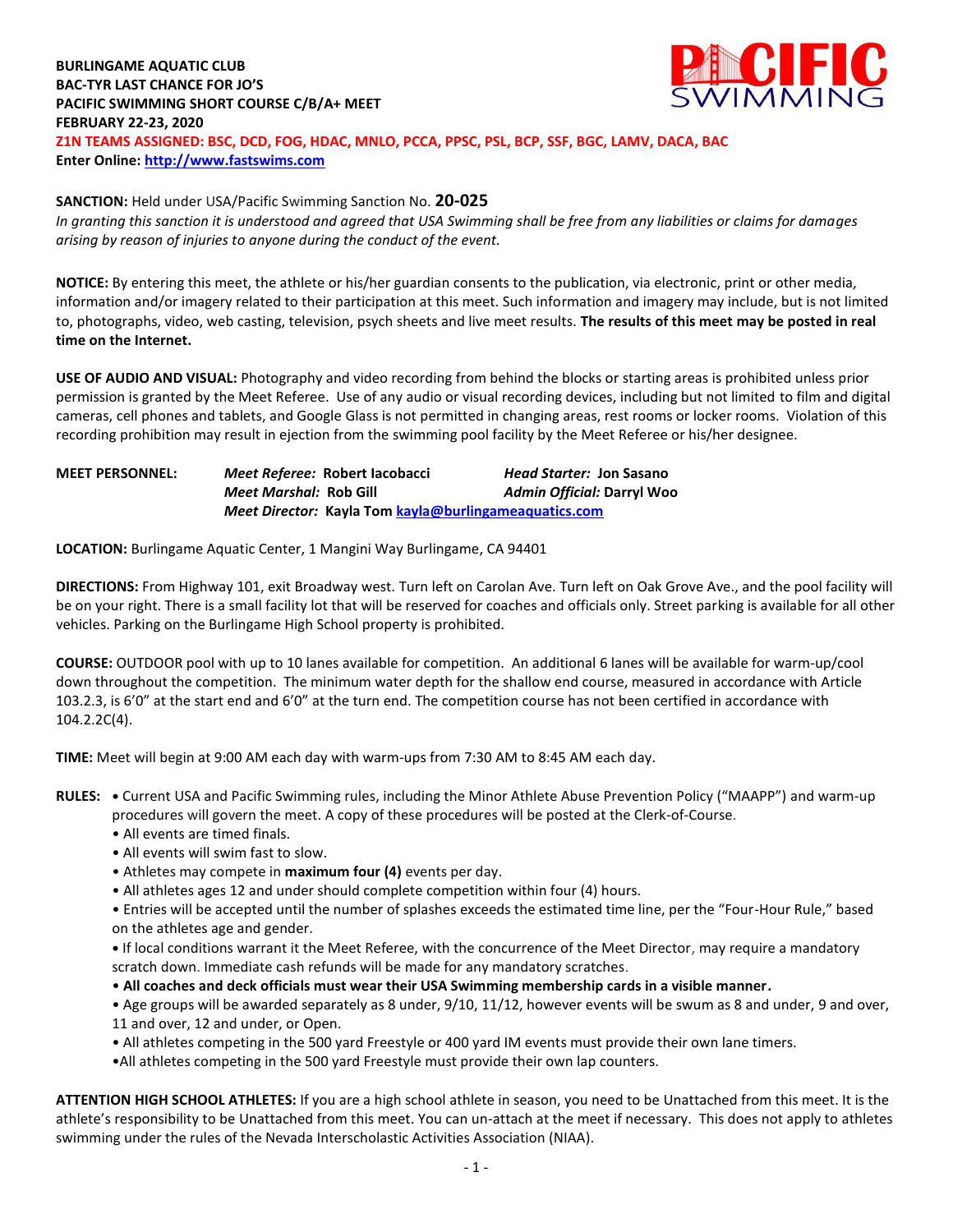**UNACCOMPANIED ATHLETES:** Any USA-S athlete-member competing at the meet must be accompanied by a USA Swimming member-coach for the purposes of athlete supervision during warm-up, competition and warm-down. If a coach-member of the athlete's USA-S Club does not attend the meet to serve in said supervisory capacity, it is the responsibility of the athlete or the athlete's legal guardian to arrange for supervision by a USA-S member-coach. The Meet Director or Meet Referee may assist the athlete in making arrangements for such supervision; however, it is recommended that such arrangements be made in advance of the meet by the athlete's USA-S Club Member-Coach.

**RACING STARTS:** Athletes must be certified by a USA-S member-coach as being proficient in performing a racing start, or must start the race in the water. It is the responsibility of the athlete or the athlete's legal guardian to ensure compliance with this requirement.

**RESTRICTIONS:** • Smoking and the use of other tobacco products is prohibited on the pool deck, in the locker rooms, in spectator seating, on standing areas and in all areas used by athletes, during the meet and during warm-up periods.

- Sale and use of alcoholic beverages is prohibited in all areas of the meet venue.
- No glass containers are allowed in the meet venue.
- No propane heater is permitted except for snack bar/meet operations.
- All shelters must be properly secured.
- Deck Changes are prohibited.

• Destructive devices, to include but not limited to, explosive devices and equipment, firearms (open or concealed), blades, knives, mace, stun guns and blunt objects are strictly prohibited in the swimming facility and its surrounding areas. If observed, the Meet Referee or his/her designee may ask that these devices be stored safely away from the public or removed from the facility. Noncompliance may result in the reporting to law enforcement authorities and ejection from the facility. Law enforcement officers (LEO) are exempt per applicable laws.

 Operation of a drone, or any other flying apparatus, is prohibited over the venue (pools, athlete/coach areas, spectator areas and open ceiling locker rooms) any time athletes, coaches, officials and/or spectators are present.

**ELIGIBILITY:** • Athletes must be current members of USA-S and enter their name and registration number on the meet entry card as they are shown on their Registration Card. If this is not done, it may be difficult to match the athlete with the registration and times database. The meet host will check all athlete registrations against the SWIMS database and if not found to be registered, the Meet Director shall accept the registration at the meet (a \$10 surcharge will be added to the regular registration fee). Duplicate registrations will be refunded by mail.

• Athletes in the "A" Division must have met at least USA Swimming Motivational "A" minimum time standard. Athletes in the "B" Division must have met at least the listed "B" minimum time standard. All entry times slower than the listed "B" time standard will be in the "C" Division.

• Entries with **"NO TIME" will be ACCEPTED. Exception – 500 Yard Free and 400 Yard IM**

• **400 IM and 500 free athletes must meet the National Motivational BB time standard for their age group**. If the athlete does not have a time in these events, they may meet the National Motivational BB time standard in the 200 IM or 200 free respectively. Athletes qualifying via a 200 should enter at the minimum BB time standard for the event. 200 times will be checked against the database and exceptions will be sent to their coach for review. **Coach verified times may be accepted**.

- Entry times submitted for this meet may be checked against a computer database and may be changed in accordance with Pacific Swimming Entry Time Verification Procedures.
- Disabled athletes are welcome to attend this meet and should contact the Meet Director or Meet Referee regarding any special accommodations on entry times and seeding per Pacific Swimming policy.

• Athletes 19 years of age and over may compete in the meet for time only, no awards. Such athletes must have met standards for the 17-18 age group.

• The athlete's age will be the age of the athlete on the first day of the meet.

**ENTRY PRIORITY:** Zone 1N Athletes from BSC, DCD, FOG, HDAC, MNLO, PCCA, PPSC, PSL, BCP, SSF, BGC, LAMV, DACA, BAC entering online must do so by 11:59 PM, Wednesday, February 5th in order to receive priority acceptance to the meet. Zone 1N Athlete's surface mail entries must be postmarked by Monday, February 3<sup>rd</sup> in order to receive priority acceptance to the m<u>eet. No athletes</u> other than those in Zone 1N BSC, DCD, FOG, HDAC, MNLO, PCCA, PPSC, PSL, BCP, SSF, BGC, LAMV, DACA, BAC may enter the meet until the preference period has concluded.

**ENTRY FEES:** \$4.00 per event plus an \$8.00 participation fee per athlete. Entries will be rejected if payment is not sent at time of request. No refunds will be made, except mandatory scratch downs.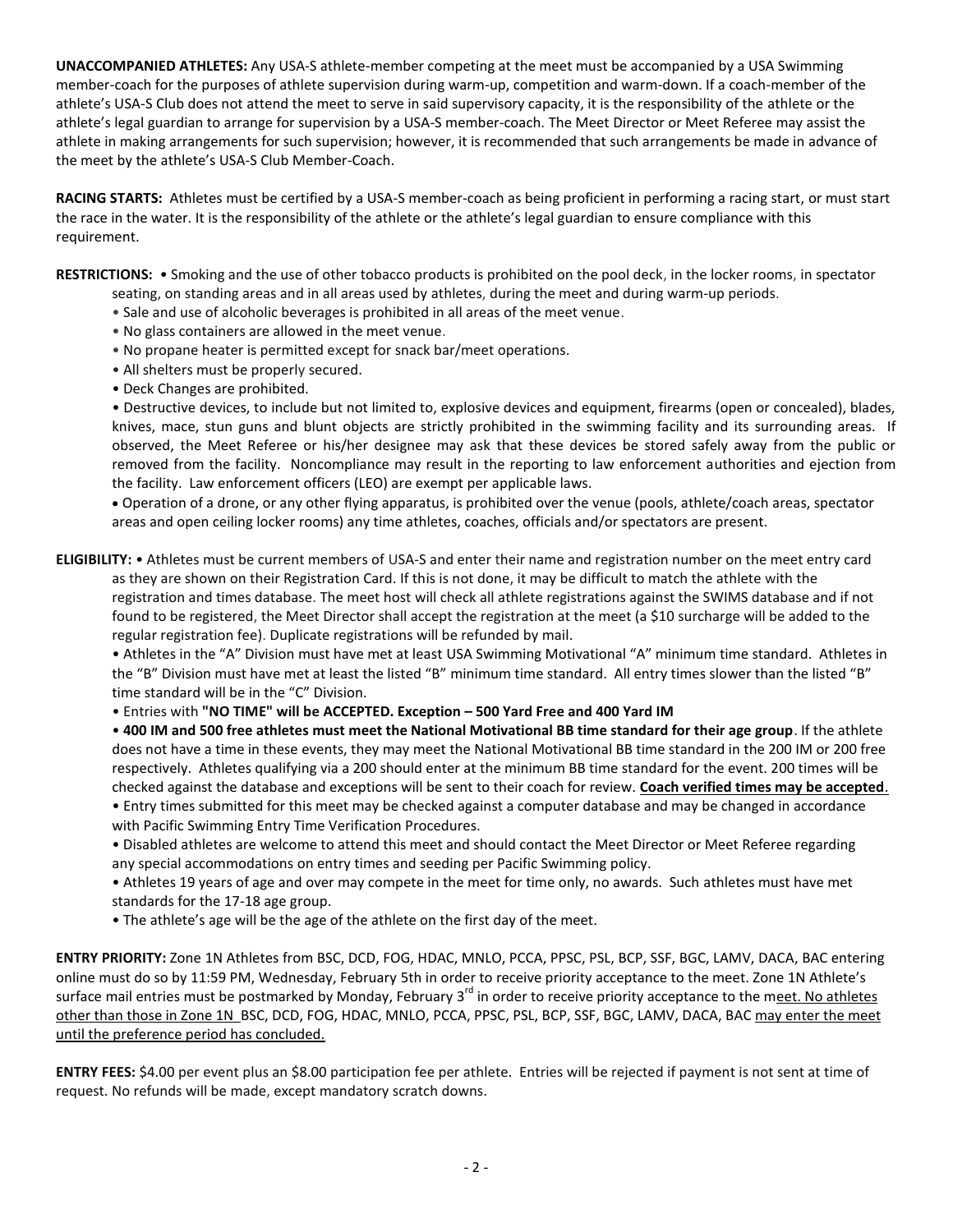**ONLINE ENTRIES:** To enter online go to **[www.fastswims.com](http://www.fastswims.com/)** to receive an immediate entry confirmation. This method requires payment by credit card. FastSwims charges a processing fee for this service, 6.5% of the total Entry Fees plus \$0.75 per transaction, regardless of number of athletes. Please note that the processing fee is a separate fee from the Entry Fees. If you do not wish to pay the processing fee, enter the meet using a mail entry. Entering online is a convenience, is completely voluntary, and is in no way required or expected of an athlete by Pacific Swimming.Online entries will be accepted through Wednesday, February 12, 2020 at 11:59 PM. LATE ENTRIES WILL NOT BE ACCEPTED. NO REFUNDS

**MAILED OR HAND DELIVERED ENTRIES**: Entries must be on the attached consolidated entry form. Forms must be filled out completely and printed clearly with athlete's best time. Entries must be postmarked by midnight, Monday, **February 10, 2020** or hand delivered by 6:30 p.m. Wednesday, **February 12, 2020**. No late entries will be accepted. Requests for confirmation of receipt of entries should include a self-addressed envelope.

# **Make check payable to**: **Burlingame Aquatic Club**

| <b>Mail entries to: BAC Swim Meet</b> | <b>Hand deliver entries to: BAC Swim Meet</b> |
|---------------------------------------|-----------------------------------------------|
| c/o Kayla Tom                         | c/o Kayla Tom                                 |
| <b>PO Box 281</b>                     | <b>PO Box 281</b>                             |
| Burlingame, CA 94011                  | Burlingame, CA 94011                          |

**CHECK-IN:** The meet will be deck seeded. Athletes must check-in at the Clerk-of-Course. No event shall be closed more than 30 minutes before the scheduled start of the session. Close of check-in for remaining events shall be no more than 60 minutes before the estimated time of the start of the first heat of the event. Athletes who do not check in will not be seeded in the event.

**SCRATCHES:** Any athletes not reporting for or competing in an individual timed final event that they have checked in for shall not be penalized.

**AWARDS:** Individual events will be awarded in the A, B, and C division. Ribbons for First through Eighth place will be given to the following age groups 8 & U, 9-10, 11-12. Athletes 13 years of age and older will not receive awards. "A" time medals will be given to athletes achieving a new "A" time ("PC-A" for 8 & Under Athletes, USA-S "A" for 9 & Over Athletes), regardless of place achieved in the event. All awards must be picked up at the meet by coaches at the end of the meet. Awards will not be mailed.

#### **ADMISSION:** Free

**SNACK BAR & HOSPITALITY:** A snack bar will be available throughout the competition. Coaches and working deck officials will be provided lunch. Hospitality will serve refreshments to timers and volunteers.

**MISCELLANEOUS:** No overnight parking is allowed. Facilities will not be provided after meet hours.

**MINIMUM OFFICIALS:** Clubs must follow Zone 1 North rules for providing officials. Each club must provide officials for each session according to the number of athletes entered in that session, following the table below. Clubs that do not provide sufficient officials must provide coaches to act in the place of officials.

| Club athlete entered in session | Trained and carded officials requested |
|---------------------------------|----------------------------------------|
| $1 - 10$                        |                                        |
| $11 - 25$                       |                                        |
| 26-50                           |                                        |
| 51-75                           |                                        |
| 76-100                          |                                        |
| 100 or more                     | 5 and up (1 for every 25 athletes)     |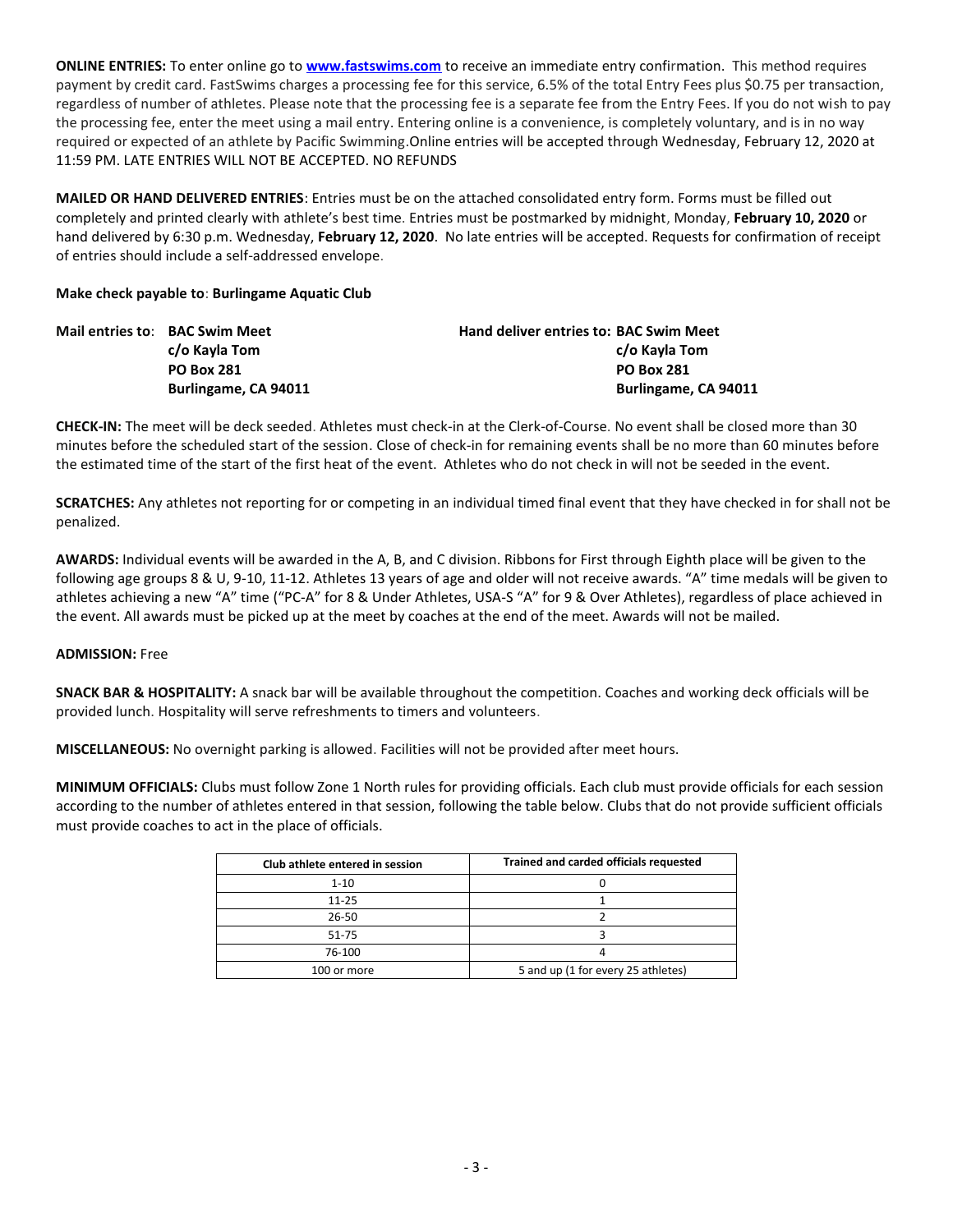## **EVENT SUMMARY**

|                 |                 | <b>SATURDAY</b> |                 | <b>SUNDAY</b> |                 |                 |                 |  |  |  |
|-----------------|-----------------|-----------------|-----------------|---------------|-----------------|-----------------|-----------------|--|--|--|
| <b>8&amp;U</b>  | $9 - 10$        | 11-12           | 13/OVER         | 8 & UN        | $9 - 10$        |                 | 13&0            |  |  |  |
| 25 FREE         | 50 BREAST       | <b>200 FLY</b>  | <b>200 FLY</b>  | <b>25 FLY</b> | <b>200 FREE</b> | <b>200 FREE</b> | <b>200 FREE</b> |  |  |  |
| 50 BREAST       | 100 BACK        | 50 BREAST       | 100 BACK        | 50 BACK       | <b>100 FLY</b>  | <b>100 FLY</b>  | <b>100 FLY</b>  |  |  |  |
| 25 BACK         | 200 IM          | 100 BACK        | 200 BREAST      | 25 BREAST     | 50 BACK         | 50 BACK         | 100 BREAST      |  |  |  |
| <b>50 FLY</b>   | <b>50 FLY</b>   | 200 BREAST      | 200 IM          | 100 IM        | 100 BREAST      | 100 BREAST      | 200 BACK        |  |  |  |
| <b>100 FREE</b> | <b>100 FREE</b> | 200 IM          | <b>100 FREE</b> | 50 FREE       | 100 IM          | 200 BACK        | 50 FREE         |  |  |  |
|                 | <b>500 FREE</b> | <b>50 FLY</b>   | <b>500 FREE</b> |               | 50 FREE         | 100 IM          | 400 IM          |  |  |  |
|                 |                 | <b>100 FREE</b> |                 |               |                 | 50 FREE         |                 |  |  |  |
|                 |                 | <b>500 FREE</b> |                 |               |                 | 400 IM          |                 |  |  |  |

# **EVENTS**

|                | SATURDAY, FEBRUARY 22, 2020  |                |               | SUNDAY, FEBRUARY 23, 2020 |
|----------------|------------------------------|----------------|---------------|---------------------------|
| <b>EVENT#</b>  | <b>EVENT</b>                 | <b>EVENT#</b>  | <b>EVENT#</b> | <b>EVENT</b>              |
| $\mathbf{1}$   | 11&O 200 FLY                 | $\overline{2}$ | 21            | 9&O 200 FREE              |
| 3              | 8&U 25 FREE<br>4             |                | 23            | 8&U 25 FLY                |
| 5              | <b>12&amp;U 50 BREAST</b>    | 6              | 25            | 9&O 100 FLY               |
| $\overline{7}$ | 9&0 100 BACK                 | 8              | 27            | 12&U 50 BACK              |
| 9              | <b>8&amp;U 25 BACK</b><br>10 |                | 29            | 9&O 100 BREAST            |
| 11             | 11&O 200 BREAST              | 12             | 31            | 8&U 25 BREAST             |
| 13             | 9&O 200IM                    | 14             | 33            | 11&O 200 BACK             |
| 15             | 12&U 50 FLY                  | 16             | 35            | 12&U 100 IM               |
| 17             | OPEN 100 FREE<br>18          |                | 37            | <b>OPEN 50 FREE</b>       |
| 19             | 9&O 500 FREE*                | 20             | 39            | 11&O 400 IM*              |

| SATURDAY, FEBRUARY 22, 2020 |                           |               | SUNDAY, FEBRUARY 23, 2020                      |                         |    |  |  |
|-----------------------------|---------------------------|---------------|------------------------------------------------|-------------------------|----|--|--|
| <b>EVENT#</b>               | <b>EVENT</b>              | <b>EVENT#</b> | <b>EVENT#</b><br><b>EVENT#</b><br><b>EVENT</b> |                         |    |  |  |
| $\mathbf{1}$                | 11&O 200 FLY              | 2             | 21                                             | 9&O 200 FREE            | 22 |  |  |
| $\mathbf{3}$                | 8&U 25 FREE               | 4             | 23                                             | 8&U 25 FLY              | 24 |  |  |
| 5                           | <b>12&amp;U 50 BREAST</b> | 6             | 25                                             | 9&O 100 FLY             | 26 |  |  |
| $\overline{7}$              | 9&0 100 BACK              | 8             | 27                                             | <b>12&amp;U 50 BACK</b> | 28 |  |  |
| 9                           | <b>8&amp;U 25 BACK</b>    | 10            | 29                                             | 9&O 100 BREAST          | 30 |  |  |
| 11                          | 11&O 200 BREAST           | 12            | 31                                             | 8&U 25 BREAST           | 32 |  |  |
| 13                          | 9&O 200IM                 | 14            | 33                                             | 11&O 200 BACK           | 34 |  |  |
| 15                          | 12&U 50 FLY               | 16            | 35                                             | 12&U 100 IM             | 36 |  |  |
| 17                          | OPEN 100 FREE             | 18            | 37                                             | <b>OPEN 50 FREE</b>     | 38 |  |  |
| 19                          | 9&O 500 FREE*             | 20            | 39<br>11&O 400 IM*<br>40                       |                         |    |  |  |

\*Athletes in the 500 FREE and/or 400 IM must have achieved a USA-S "BB" Time Standard in 500 FR or 200 FR and 400 IM or 200 IM, respectively.

\*Athletes in the 500 FREE and/or 400 IM MUST provide their own timers. Lap counters will be offered on the site.

Use the following URL to find the time standards:<http://www.pacswim.org/swim-meet-times/standards>